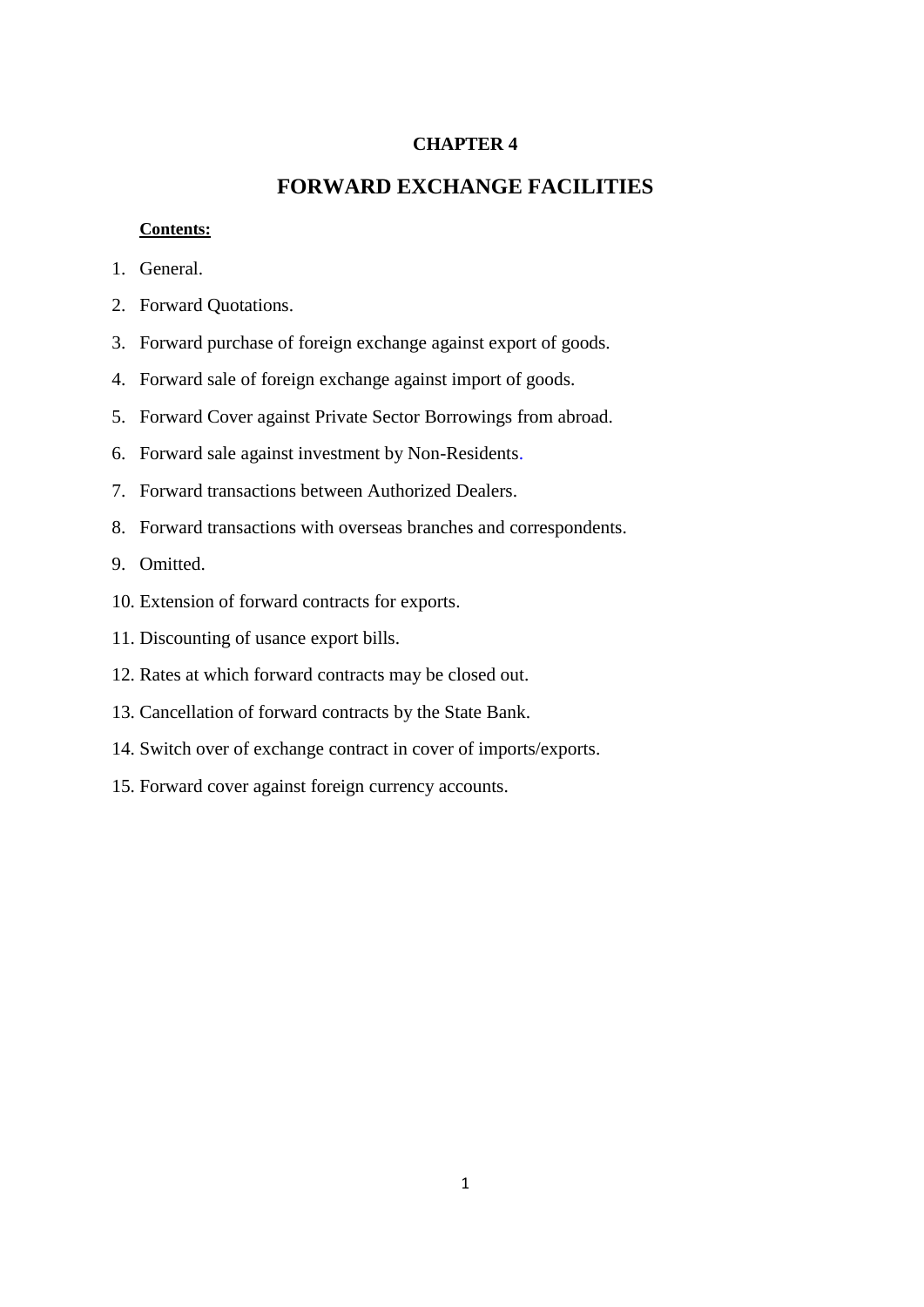#### **CHAPTER 4**

# **FORWARD EXCHANGE FACILITIES**

## **1. General.**

(i) Authorized Dealers may enter into contracts for forward purchase or sale of foreign currencies subject to the regulations set out in this chapter. Before entering into a forward exchange contract with the customers, the Authorized Dealers should satisfy themselves about the bonafides of the applicants and ensure that forward cover is required for genuine underlying transactions. For this purpose, they should call for verification, the offers and acceptance and/or duly signed formal contracts and/or letters of credit. Authenticated photocopies of these documents should be retained by the Authorized Dealers. The number and date of the forward contract should be endorsed by the Authorized Dealers under their stamp and signature on the copies including the originals. Similarly, Authorized Dealers should indicate, on the relative forward contract, the particulars of the documents which have been verified by them and on the basis of which the forward contract has been booked.

(ii) Forward cover may be provided even if the letter of credit has been opened through another Authorized Dealer or contract has been registered with or export documents have been handled by another Authorized Dealer. Such cover would be provided on the basis of a certificate from the concerned Authorized Dealer in favour of a specified Authorized Dealer confirming, inter-alia, that no forward cover has been provided by it against the transaction.

#### **2. Forward Quotations.**

Authorized Dealers may provide forward cover for exports, imports, private sector borrowings from abroad (PSBA) for Project Financing and Working Capital (excluding loans obtained by foreign contractors and branches of foreign companies), financial sector borrowings from abroad (FSBA) by Microfinance Banks/Institutions in Pakistan as covered in Chapter 19 and to non-residents for portfolio investment made by them in rupee denominated shares and securities on repatriation basis out of funds remitted from abroad (as provided in paragraph 6 of this chapter) for any duration subject to any restriction mentioned in subsequent paragraphs, in accordance with the conditions prevailing in the market.

#### **3. Forward purchase of foreign exchange against export of goods.**

(i) In the case of export of goods from Pakistan against a firm contract, Authorized Dealers may purchase foreign currencies forward for delivery upto six and a half months from the last date of shipment as provided in the contract /letter of credit. Such purchases may be made at any time from/after the date of contract/ letter of credit. Purchases in case of exports on consignment sale basis may be made at any time after the shipment has taken place but the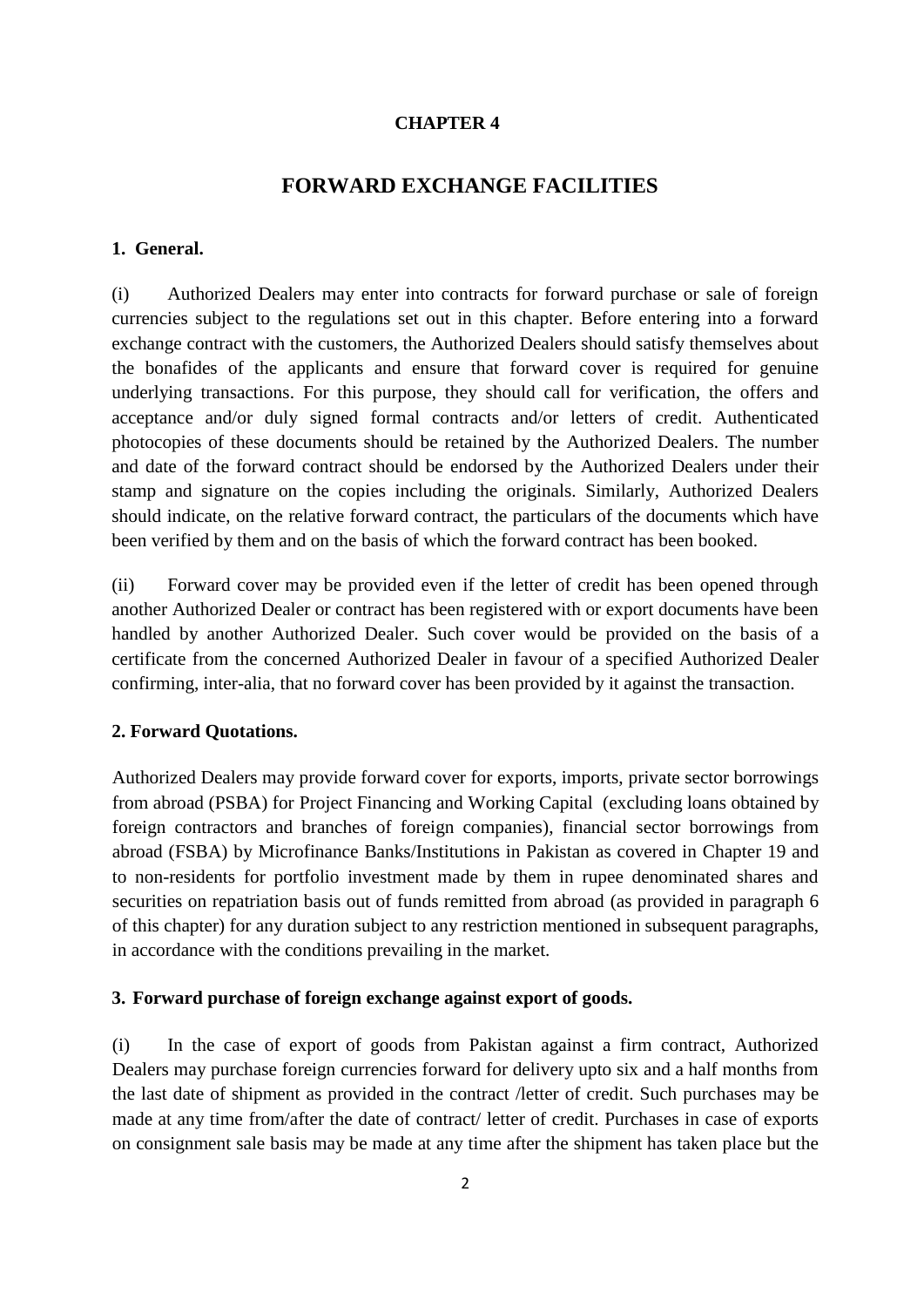last date of delivery should not fall after six and a half months from the date of shipment. In both the cases of exports against firm contract and on consignment basis where State Bank's prior approval has been obtained for the realization of sale proceeds beyond six months, the purchase contract may provide for delivery upto fifteen days after the extended date for realization.

(ii) In the case of export of goods to be invoiced in any convertible currency other than U.S. Dollar, it is permissible for the Authorized Dealers to buy forward the concerned currency in terms of U. S. Dollar, if the exporter wishes to cover only such risk and to carry dollar versus rupee risk himself. On realization of such proceeds the equivalent U.S. Dollar amount at the booked rate will not be delivered but converted at the spot rate and the rupee equivalent will be paid to the exporter. In case, an exporter does not want to carry Dollar versus Rupee risk himself and wants to cover the same in the forward market, the same would also be permissible. The Authorized Dealers will conduct such transactions within their approved Foreign Exchange Exposure Limits.

#### **4. Forward sale of foreign exchange against import of goods.**

(i) Authorized Dealers are also allowed to provide forward cover facility against imports on L/C basis for a period not less than one month and up to a maximum period of one year on roll over basis subject to observance of all other related rules and regulations. Furthermore, close out of any forward contract cannot take place within one month of its booking. In case payment has to be made against letter of credit within one month of the forward contract, the prevailing spot selling rate will be applied and the relevant forward contract will be closed out at the end of one month from the booking date. Forward booking may be provided only against letters of credit. Under no circumstances the Authorized Dealers would provide forward bookings against contracts etc. Authorized Dealers may sell foreign currencies forward in cover of imports into Pakistan on cash basis only against letters of credit subject to compliance of all related instructions and observance of the following terms and conditions:

- a) Forward cover facility will be made available to importers against the Letter of Credit only.
- b) No forward cover facility will be provided for a period of less than one month. Roll over in those cases where import payment is not made in accordance with the schedule, will be allowed subject to the condition that the roll over is not less than one month. Thus, in cases where extension period for import payment is less than one month beyond the maturity date of the forward contract, forward cover shall not be further rolled over.
- c) Maturity of forward contracts against import should coincide with the maturity of the underlying Letter of Credit. In case of a usance L/C which requires payment to be made after a given number of days of shipment and the shipment date has been determined on or before the L/C expiry date, the forward contract can be rolled over on forward maturity date to coincide with L/C payment date,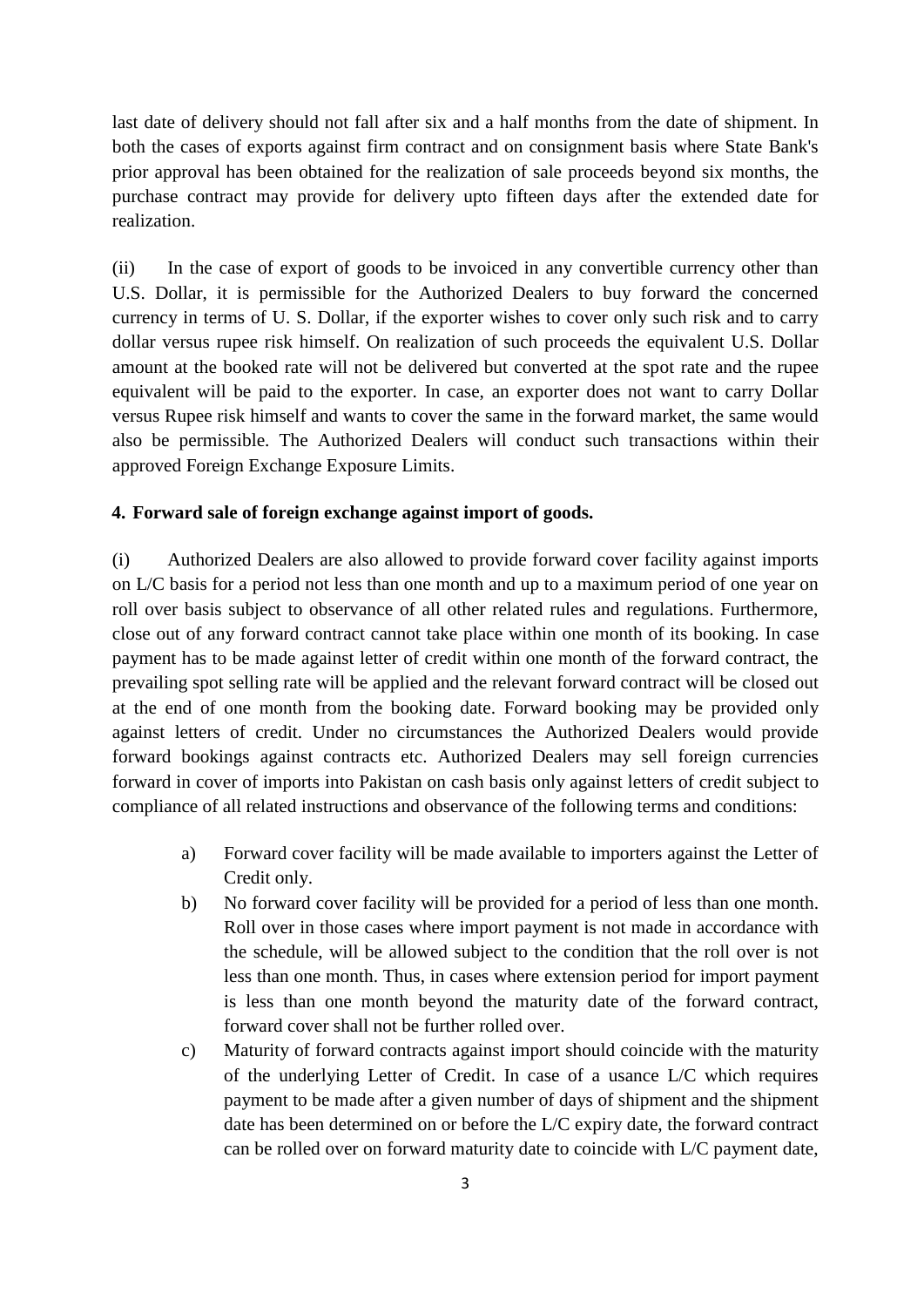subject to the condition that the roll over is not less than one month. In case the shipment period is not determined on the L/C expiry date, forward cover cannot be rolled over and has to be closed out at the prevailing exchange rate on the L/C expiry date.

- d) Where L/C payment is due before L/C expiry/forward maturity, forward contract would have to be taken up on the date when the payment is due for delivery to the customer.
- e) Even in cases where partial shipments are allowed, the forward contract against import should coincide with the maturity of the underlying letter of credit. In case of partial payment prior to the L/C expiry date, the forward contract can be taken up to the extent of the partial payment. In case of partial payments after the L/C expiry date, the condition/clarification mentioned at (c) above will be applicable.
- f) In cases where the import Letter of Credit has a tenor of more than 12-months, the tenor of the forward cover facility would be 12-months on rollover basis or the remaining tenor of the L/C whichever is less; subject to the condition that the tenor of the forward cover should not be for less than one month.
- g) If the terms of the Letter of Credit are amended to extend its tenor in accordance with the regulations stipulated in Para 9 of Chapter 13 of the Manual, the importers can rollover the forward cover on the original maturity date of the forward contract coinciding with new maturity of the underlying L/C, subject to the condition that the forward cover is not less than one month.
- h) All forward contracts against which the underlying L/Cs are cancelled are required to be closed out on maturity at prevailing exchange rates and differential is settled between the importer and the bank. However, all such cases, where underlying L/Cs were cancelled will be submitted to Domestic Markets and Monetary Management Department (DMMD) on the date of cancellation of L/Cs with full details as per prescribed format (Appendix V-1).
- i) Authorized Dealers will ensure that the facility is being availed for genuine import transaction and that the importers do not hedge more than the underlying exposure. Furthermore, if during SBP's inspection or at any point of time, it is found that the said facility was misused and was not against genuine transactions, action will be taken by SBP under the provisions of Foreign Exchange Regulation Act, 1947, against the concerned Authorized Dealer and the importer.

(ii) In the case of import of goods invoiced in any convertible currency other than U.S. Dollar, it is permissible for Authorized Dealers to sell forward the concerned currency in terms of U.S. Dollar, if the importer wishes to cover only such risk and to carry dollar versus rupee risk himself. On the date of such payment, the equivalent U.S. Dollars amount at the booked rate will not be claimed but converted at the spot rate and the rupee equivalent would be claimed from the importer. In case, importer does not want to carry Dollar versus Rupee risk himself and wants to cover the same in the forward market, the same would also be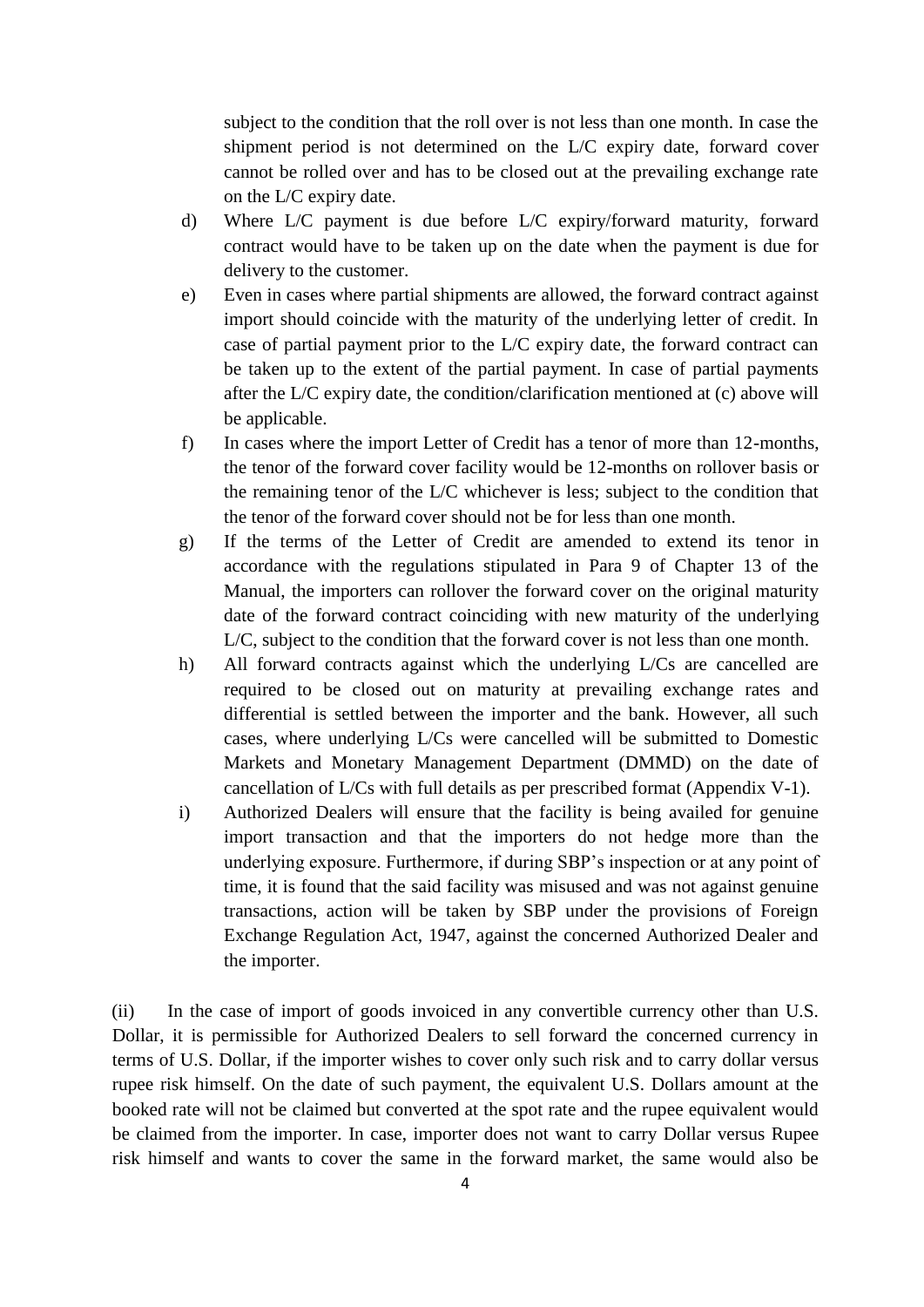permissible. The Authorized Dealers shall conduct such transactions within their approved Foreign Exchange Exposure Limits.

- (iii) Forward cover facility is not allowed in respect of the following:
	- a. Import of crude oil and POL products.
	- b. Imports by Federal or Provincial Government Departments or Corporations set up by Government and Industrial undertakings in which Government holds majority interest other than TCP and those public sector undertakings which export part of their products.

## **5. Forward Cover against Private Sector Borrowings from abroad.**

Authorized Dealers may provide forward cover facility to their customers against Private Sector Borrowings from abroad subject to compliance of related regulations on the subject and the following terms and conditions:

- (i) Minimum tenor of forward contract against such loans shall be twelve months or remaining maturity of the underlying foreign private loan, whichever is less. In either case no forward cover facility will be provided for a period of less than one month.
- (ii) In cases where the underlying foreign loan has a tenor of more than 12-months, the tenor of the forward cover facility would be 12-months on rollover basis or the remaining tenor of the loan, whichever is less; subject to the condition that the tenor of the forward cover should not be for less than one month.
- (iii) Authorized Dealers will ensure that the facility is being availed for genuine transaction and that the customers do not hedge more than the underlying exposure. Further, if during SBP's inspection or at any point of time, it is found that the said facility was misused and was not against genuine transactions, action will be taken by SBP under the provisions of Foreign Exchange Regulation Act, 1947, against the concerned Authorized Dealer and the customer.

## **6. Forward sale against investment by Non-Residents.**

(i) Authorized Dealers may sell foreign currencies forward to non-residents for portfolio investment made by them in rupee denominated shares and securities on repatriation basis out of funds remitted from abroad, as permitted vide Chapter 20 of the Manual. The forward cover can also be provided on the date of conversion of foreign currency into rupees, pending their investment. Such sales would be made only for the amount brought in or the face value of the security, whichever is higher. No forward cover will be provided for dividend/interest/coupon income. Forward cover will also not be provided for Foreign Direct Investment. The maximum period of sales should be twelve months, which may be extended in the manner laid down in paragraph 10.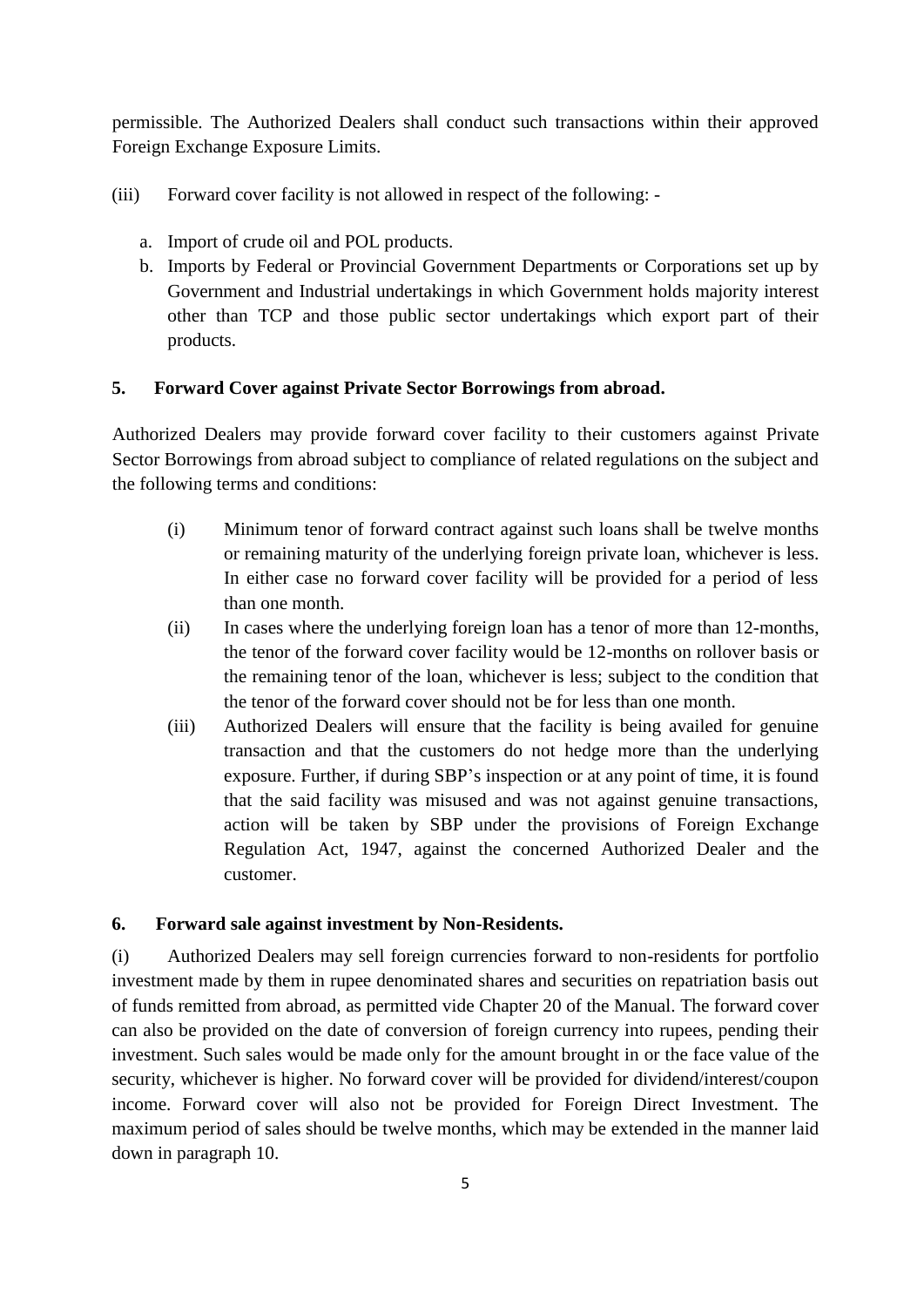(ii) A forward sale may also be made by an Authorized Dealer other than the one maintaining the Special Convertible Rupee Account or providing custodial service for investment provided the customer gives a declaration that the investment has been made on repatriation basis and that cover has not already been obtained from any other Authorized Dealer.

# **7. Forward transactions between Authorized Dealers.**

Authorized Dealers may freely enter into forward transactions with each other, provided their Foreign Exchange Exposure at the end of the day remains within the prescribed limits.

# **8. Forward transactions with overseas branches and correspondents.**

Authorized Dealers may enter into forward transactions with their overseas branches and correspondents in respect of currencies other than U.S. Dollar, for transactions entered into by them with their customers.

**9.** Omitted.

# **10. Extension of forward contracts for exports.**

It would be permissible to extend the forward contracts for exports even for less than one month if the export proceeds have not been realized and extension in the period of realization has been granted by the Authorized Dealer/State Bank. Such extensions would be made by closing out the original contract and booking of a fresh contract at the new rate.

## **11. Discounting of usance export bills.**

In case an exporter books forward cover and presents thereagainst an export bill for discounting, the Authorized Dealer may treat discounting of the usance or sight bill as delivery against the forward contract provided such bills are presented for discounting during the option delivery period only. In all other cases the foreign currency receipts in respect of discounted bills will not be considered as delivery against forward contract and the Authorized Dealer will discount the bill at its current applicable rate and close out the contract on maturity.

## **12. Rates at which forward contracts may be closed out.**

(i) Forward contracts, which are not taken up, may be closed out on the date of maturity. In case of closure of forward exchange contracts, the difference between the booked forward rate and the prevailing spot rate for the counter transaction on the day of the maturity will be recoverable from or payable to the customer, as the case may be.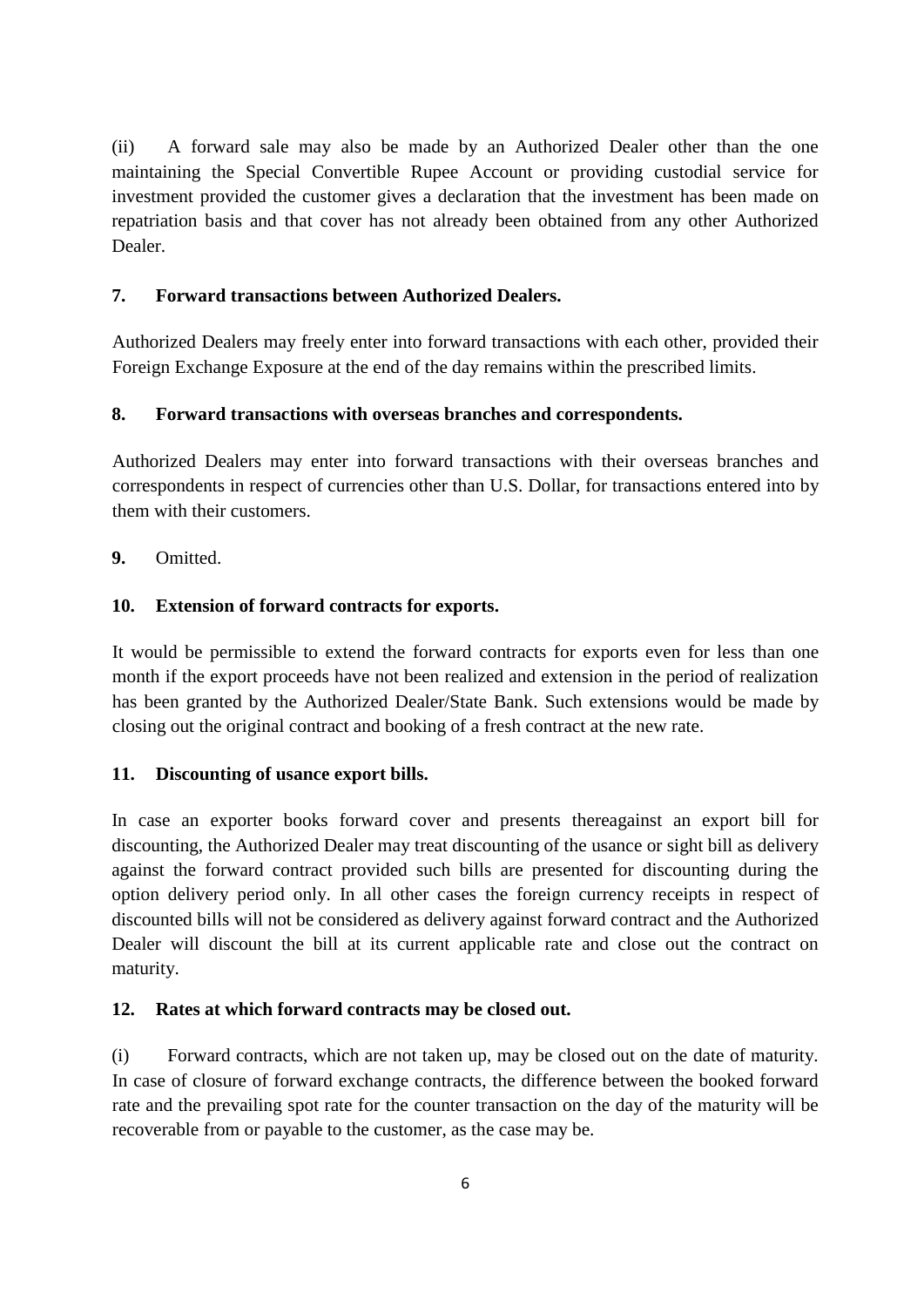(ii) The State Bank reserves the right to direct under sub-section (2) of section 4 of the Foreign Exchange Regulation Act, 1947 that all forward contracts or any particular forward contract or class of forward contracts shall be closed out at the rate ruling on the day on which they were booked or on any other day within the currency of the contract(s) at its discretion and not necessarily at the rates prevailing on the day on which they are closed out.

# **13. Cancellation of forward contracts by the State Bank.**

If in any particular case or cases State Bank is not satisfied with the transactions for which forward cover has been booked, it may direct the Authorized Dealers to cancel the forward contract immediately or within such period as it may prescribe.

# **14. Switch over of exchange contract in cover of imports/exports.**

(i) Where the foreign beneficiary of a letter of credit is changed in accordance with the instructions contained in Chapter 13 of the Manual, Authorized Dealers may allow the forward foreign exchange booked in respect of the original letter of credit to be used for the new letter of credit provided the currency and the description of the commodity of the new letter of credit are the same as of the original letter of credit.

(ii) Where delivery against a forward sale made by an exporter against a particular contract or letter of credit cannot be made due to non-shipment, the exporter may give delivery out of export proceeds repatriated by him against other contract/letter of credit.

## **15. Forward covers against foreign currency accounts.**

Persons (other than individuals) maintaining foreign currency accounts with the Authorized Dealers in Pakistan can sell forward the balances held in their accounts to the importers in connection with import letters of credit/indents, proforma invoices, orders registered with the Authorized Dealers for imports on consignment basis. The procedure to be followed in this regard is as under:

- (i) The importer and foreign currency account holder (hereinafter called the "seller") will agree to the deal under intimation to the Authorized Dealer. For smooth conduct of transaction, it is necessary that the importer and seller are the customers of the same Authorized Dealer.
- (ii) The seller will authorize the Authorized Dealer to mark a lien on the respective foreign currency account to the extent of the amount involved.
- (iii) The Authorized Dealer will make separate arrangement with the importer for recovery at the opportune time of rupee equivalent at the forward rate agreed to between the importer and the seller.
- (iv) As and when payment is required to be made for imports: